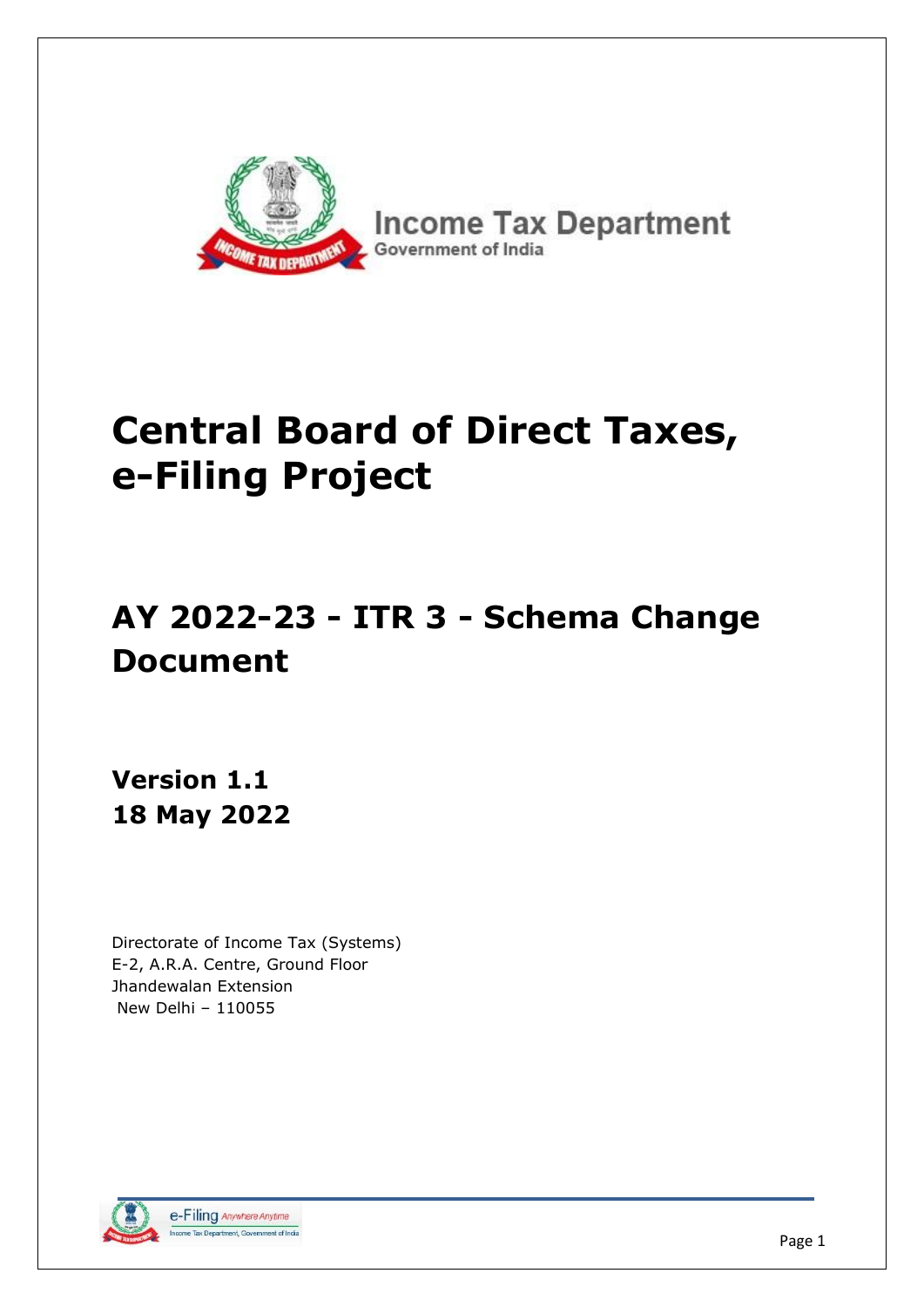## **Document Revision List**

**Document Name:** 'ITR 3 Schema Changes for AY 2022-23'

Version Number: 1.1

## **Revision Details**

| <b>Version No.</b> | <b>Revision Date</b> | <b>Revision Description</b> | <b>Page Number</b> |
|--------------------|----------------------|-----------------------------|--------------------|
| 1.1                | 18 May, 2022         | Refer Section 2.1           |                    |
| 1.0                | 04 April, 2022       | Initial Release             | ΝA                 |

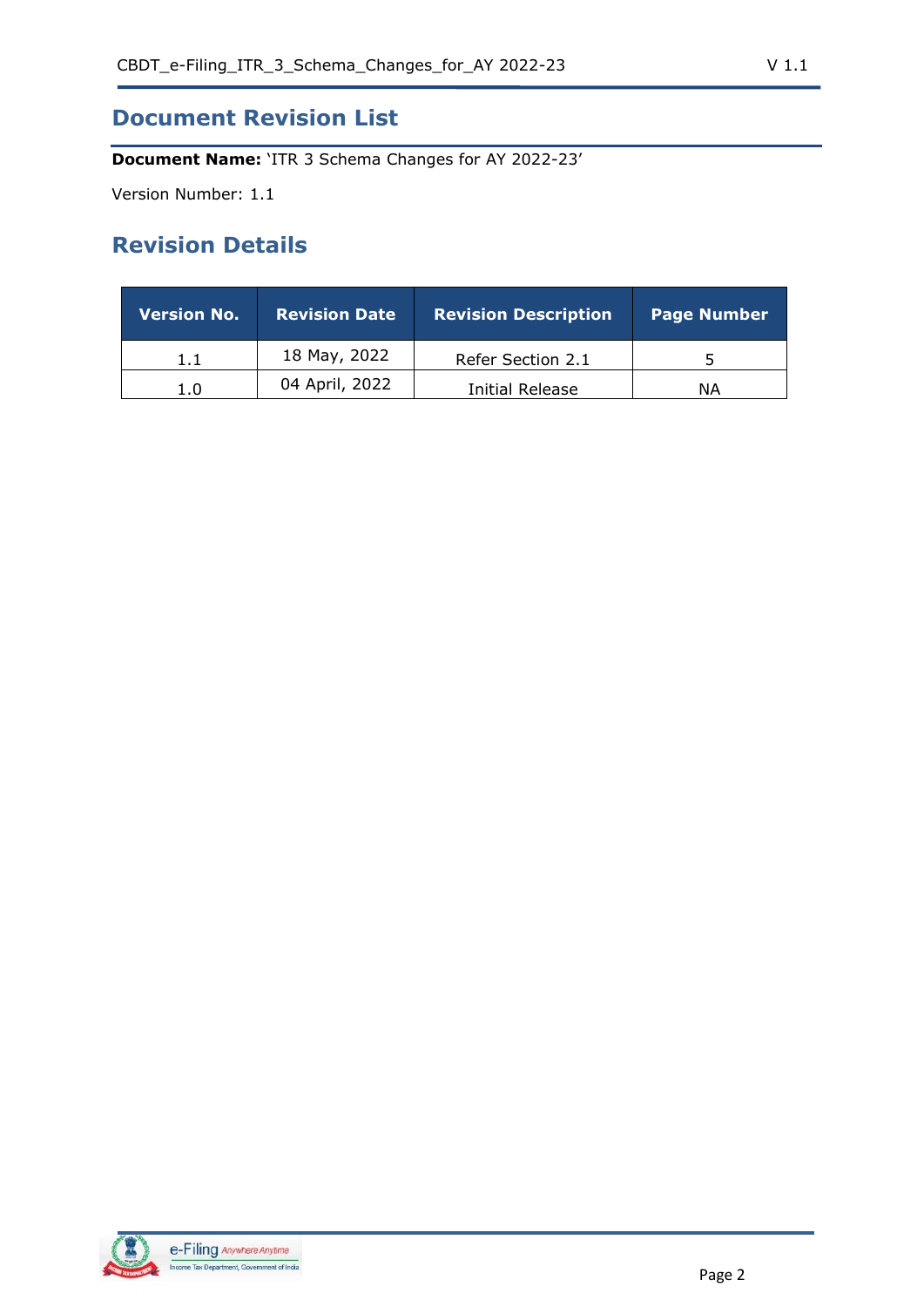## **Contents**

| 2.1 Schema changes as on $18th$ May, 2022 to the Original Schema |  |
|------------------------------------------------------------------|--|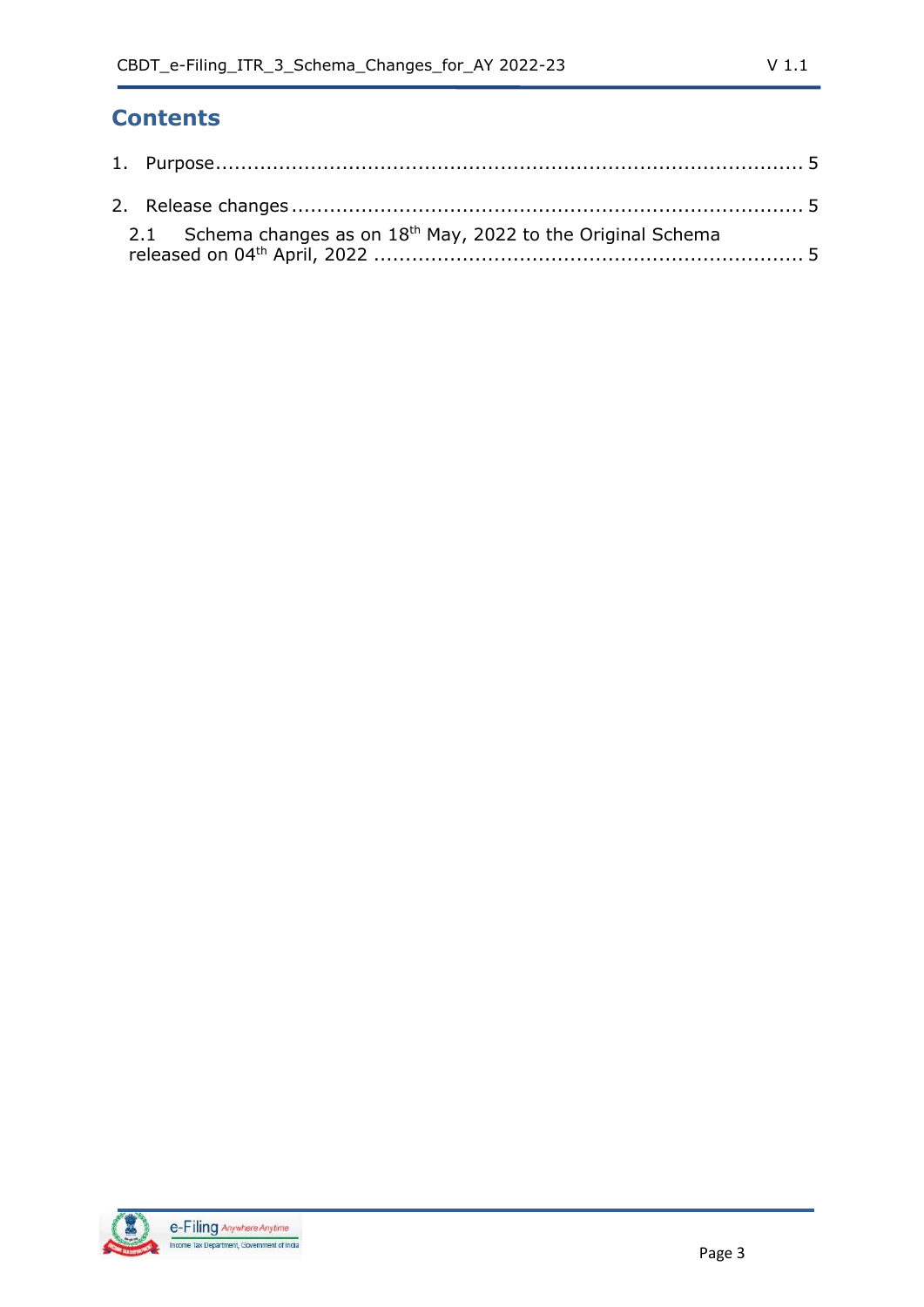## **List of Tables**

|--|--|